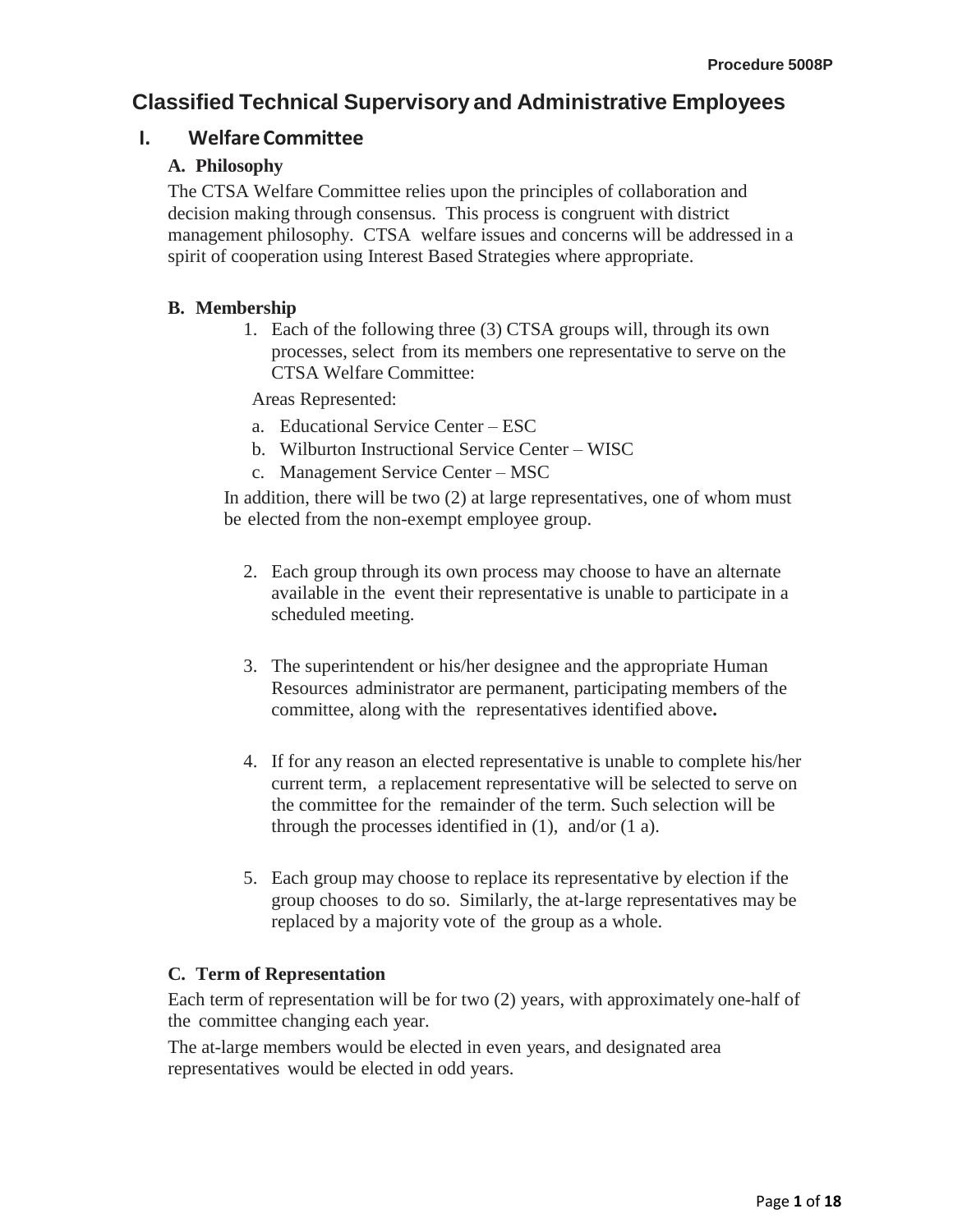## **D. CTSA Welfare Committee**

The purpose of the CTSA Welfare Committee is to develop agreement on personnel policies related to:

- 1. Salaries: By reaching consensus as to the distribution of funds toward the salary levels of CTSA personnel. The superintendent will recommend such adjustments to the Board of Directors.
- 2. Benefits: By reaching consensus as to the benefits assigned/available to CTSA personnel. The superintendent will recommend such benefits to the Board of Directors.
- 3. Working Conditions: By reaching consensus about changes and/or improvements in working conditions, such as processes related to grievances, promotions and reclassifications, and making modifications to CTSA policy and procedure.
- 4. Procedure 5008 Review: The CTSA Welfare Committee commits to review Procedure 5008 biannually to make recommendations for modification.

## **E. Meetings and Agendas**

Meetings will be called as needed. Any CTSA member may also request that a meeting be scheduled for the purpose of addressing a welfare issue. Once assembled, the Committee will prepare its own schedule of meetings and agendas for those meetings. Meetings will be open to CTSA members to attend and observe. The Committee will select one of its members to serve as discussion facilitator. Secretarial assistance may be requested.

## **II. Personnel**

The Human Resources Department shall be responsible for establishing appropriate application, interviewing, testing, and hiring procedures and shall be responsible for all employment activity including recruitment, examination, and referral of applicants to the appropriate supervisor.

## **A. Types of Personnel Actions**

1. Employment

When a vacancy is to be filled, the supervisor shall review and evaluate the applications and related records referred to him/her by the Human Resources Department. The supervisor shall interview candidates and make a recommendation to the Human Resources Department, or shall request additional candidates, if necessary.

### 2. Probationary Period

The first 180 calendar days from the time of hire into the CTSA unit shall constitute a probationary period. Sufficient cause for an employee's termination during a probationary period may be based on any articulable concern or reason of the District that the employee is not performing his or her duties consistent with the District's expectations. During a probationary period, this determination is at the discretion of the District without a right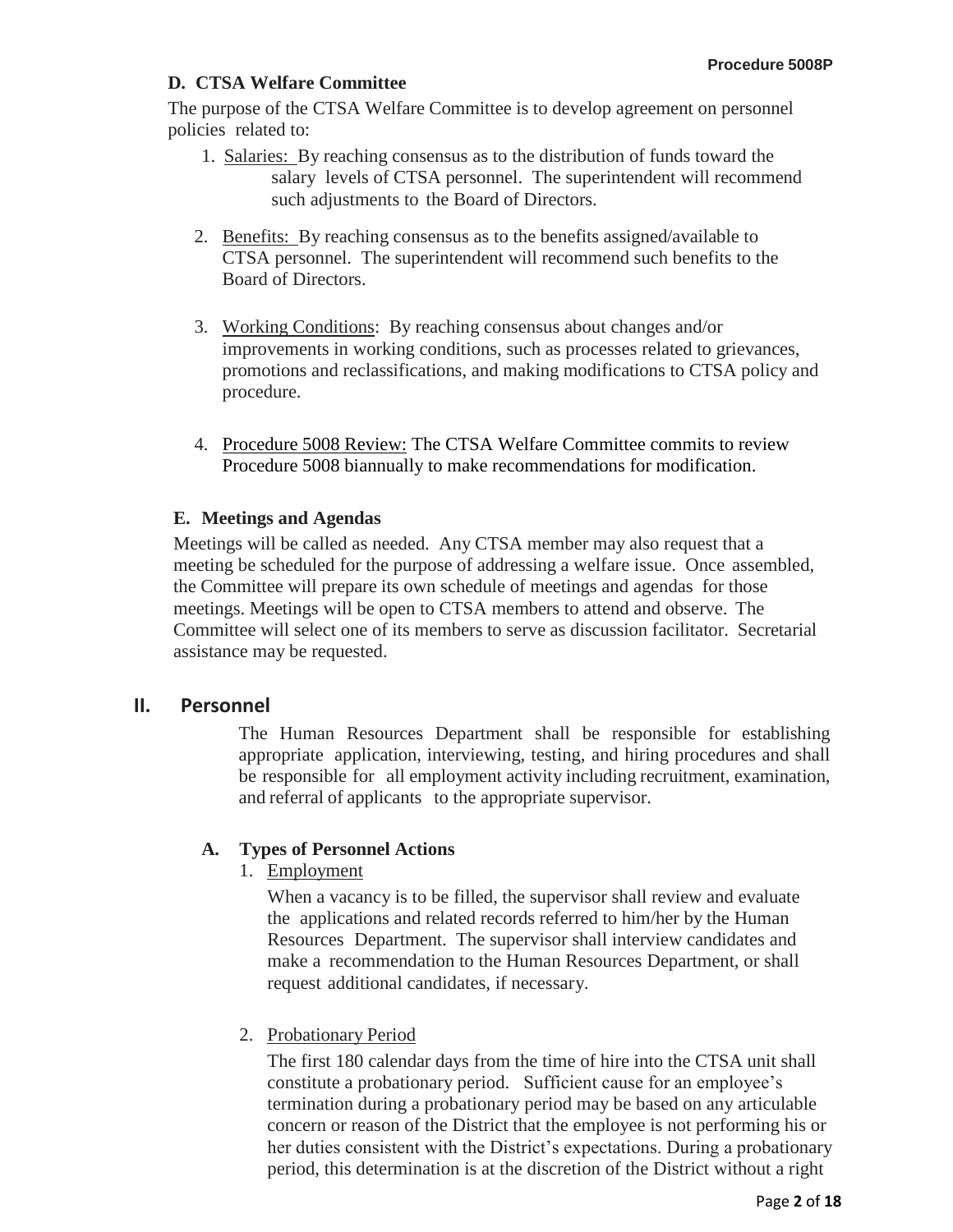or expectation of continuing employment and without the right to exercise the grievance process in this policy and procedure. Prior to issuing a recommendation for discharge during the probationary period the Superintendent or the Superintendent's designee will notify the employee that such a recommendation will be made and afford the employee an opportunity to express in writing or in person (at the discretion of the Superintendent or designee) any facts or circumstances that might impact the Superintendent's recommendation. Such notification of the Superintendent's intended recommendation must occur within 180 calendar days from the time of hire, but the response from the employee, the final recommendation of the Superintendent, and the final decision by the board of directors may occur after the 180 calendar days and still be a probationary period discharge under this provision.

#### 3. Transfer

A transfer shall mean the lateral movement of an employee from one position to another position in the same salary range/classification.

4. Promotion

Promotion shall mean the movement of an employee in a position in a lower range/classification to a position in a higher range/classification.

5. Demotion

A demotion shall mean the movement of an employee from a position in a higher range/classification to a position in a lower range/classification.

6. Reinstatement

Reinstatement shall mean the re-employment of a former employee, an employee who has been laid off, a suspended employee, or an employee who returns from an authorized leave of absence. Employees returning from authorized leaves of absence shall be reinstated in accordance with the specified terms and conditions of such leave and, where applicable, consistent with federal and state law, as well as District policy.

After completion of the probationary period, a CTSA employee rehired by the District within two (2) years of his/her most recent employment with the District may be granted full credit for his/her prior years of service for the purpose of computing vacation and placement on the salary schedule.

#### **B. Types of Employment**

All employment of full-time or part-time district employees covered by this section is year-to-year as required by Washington law with no expectation of continuing employment. Full-time employees are employed on an annual basis from September 1 until August 31 of the following year, with the exception of years when the employment year starts prior to September 1.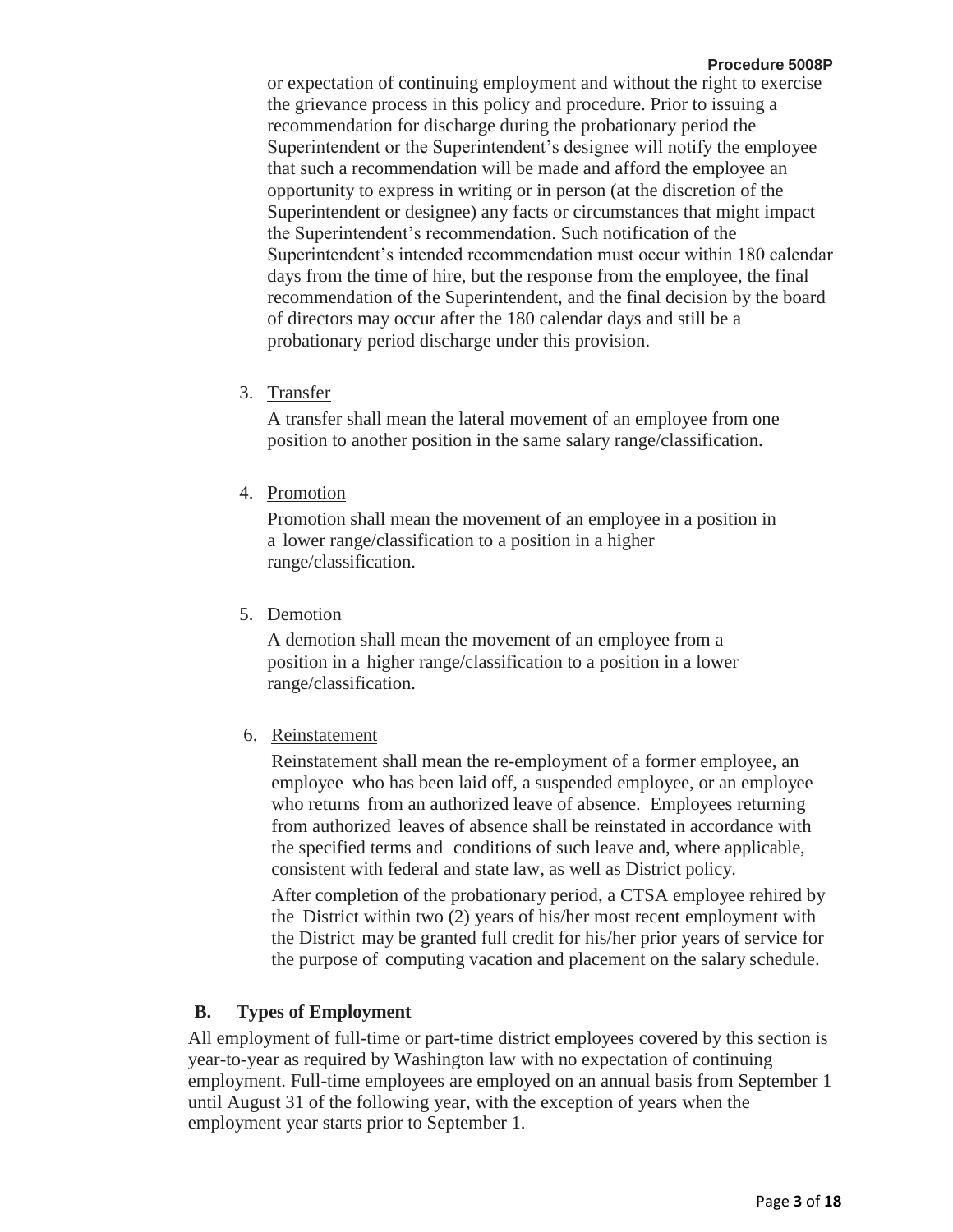1. **Full-Time Employees**: Employees who are assigned to work at least forty (40) hours per week for a twelve (12) month period.

2. **Part-Time Employees**: Employees who are assigned to work less than forty (40) hours per week and/or less than twelve (12) months per year.

3. **Temporary**: Persons appointed as temporary replacement to cover emergency situations, workload fluctuations, employee absences, or special projects of a limited duration shall be considered temporary employees. Such employees do not have a right or expectation of continuing employment beyond the limited duration for which they were hired and the following provisions of this procedure do not apply to such employees:

- a. There is no requirement that such employees be evaluated under Section III, except as specifically required under subsection B of Section IIII;
- b. Such employees are not entitled to access the Grievance Resolution provisions of Section IV;
- c. Such employees are not eligible for leave as provided in Section VI.
- d. Such employees do not accumulate vacation and holiday pay as set forth in Section V; and
- e. Such employees do not accumulate and are not entitled to any form of leave under Section VI except insofar as such leave is explicitly required by state law.

## **C. Separation from Service**

All separations from service shall be designated as one of the following:

1. Resignation

An employee who desires to resign should notify his/her supervisor at least two (2) calendar weeks before his/her last day of work.

2. Retirement

An employee who resigns for the purpose of retirement shall notify his/her supervisor at least thirty (30) days prior to the designated retirement date as delineated in Policy 5280, Termination of Employment, Section C.

3. Layoff During Employee Work Year

A full-time or part-time employee may be laid off by the District because of lack of funding, lack of work, change in structure of the organization, modification of the type of work resulting in a change of assigned job classifications, programmatic changes by the District's board of directors or for other reasons that do not reflect on the employee's work performance in accordance with Policy 5281, Section E, Program and Staff Reductions, and Procedure 5281. All layoffs require prior approval of the Human Resources Department.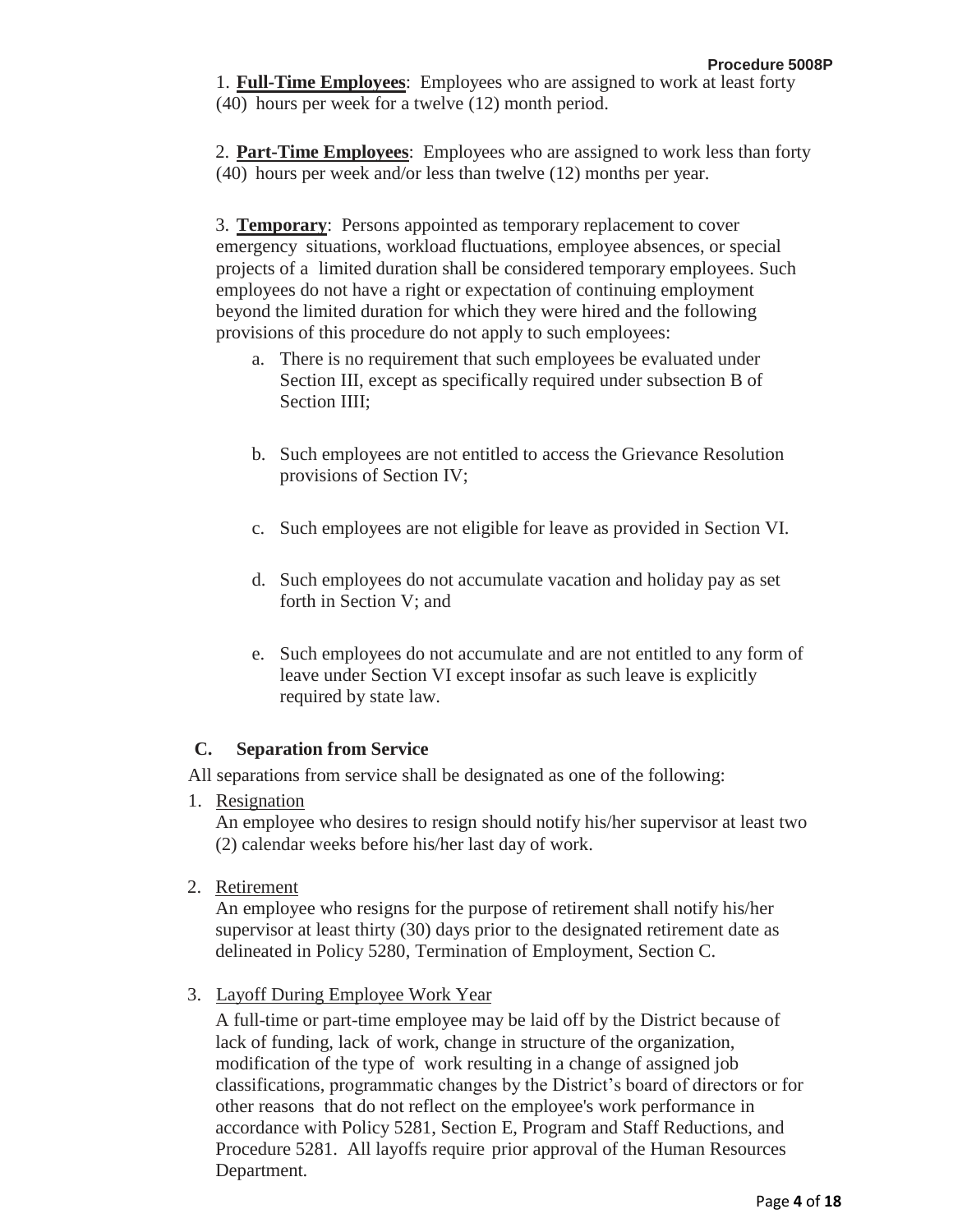An employee to be laid off shall be given written notice thirty (30) days before the effective date of the layoff. In lieu of layoff, an employee may be considered for demotion or transfer. An employee to be laid off shall be given an opportunity to compete for appropriate vacancies for which they are qualified. If an employee is not placed into another position, (s)he may request a review by Human Resources of the qualifications required for the position.

An employee to be laid off under this provision may not request a review of the termination by the Board of Directors.

4. Discharge

The process for discharge of a full-time or part-time employee shall be governed by Policy 5280, Section F, Involuntary Termination, and Procedure 5280.

5. Other Termination

Any other termination not considered as described above will be in accordance with any applicable law or other restriction.

### **III. Performance Evaluation**

#### **A. Regular Employees**

- 1. At least annually, each employee shall meet with his/her supervisor to discuss the employee's work performance expectations.
- 2. Each employee shall receive an annual written evaluation at the end of the employee work year or prior to 31 August. The evaluations will be in a format chosen by the District and shall concern an employee's work performance, focusing on strengths and opportunities for improvement with specific direction and guidance where appropriate. The supervisor shall meet with and discuss the evaluation with the employee being evaluated. Evaluations shall be electronic and designated as part of the employee's personal file in a format that meets legal requirements for access to records, privacy and retention.
- 3. It is the responsibility of the supervisor to inform an employee of areas in which improvement is needed as soon as possible following the time when a deficiency is identified, and to provide guidance to the employee with regard to the District's expectations and specific steps required for improvement.

#### **B. Probationary Status**

- 1. Supervisors or a designee shall meet with probationary employees within the first week of employment to discuss the duties, responsibilities, and expectations of said new employee.
- 2. The supervisor will review as necessary the probationary employee's performance during his/her 180 workday probationary period in a new position and recommend whether the employee shall be retained. The supervisor also may recommend that the employee's probationary period be extended for an additional 90 days. An employee whose probation has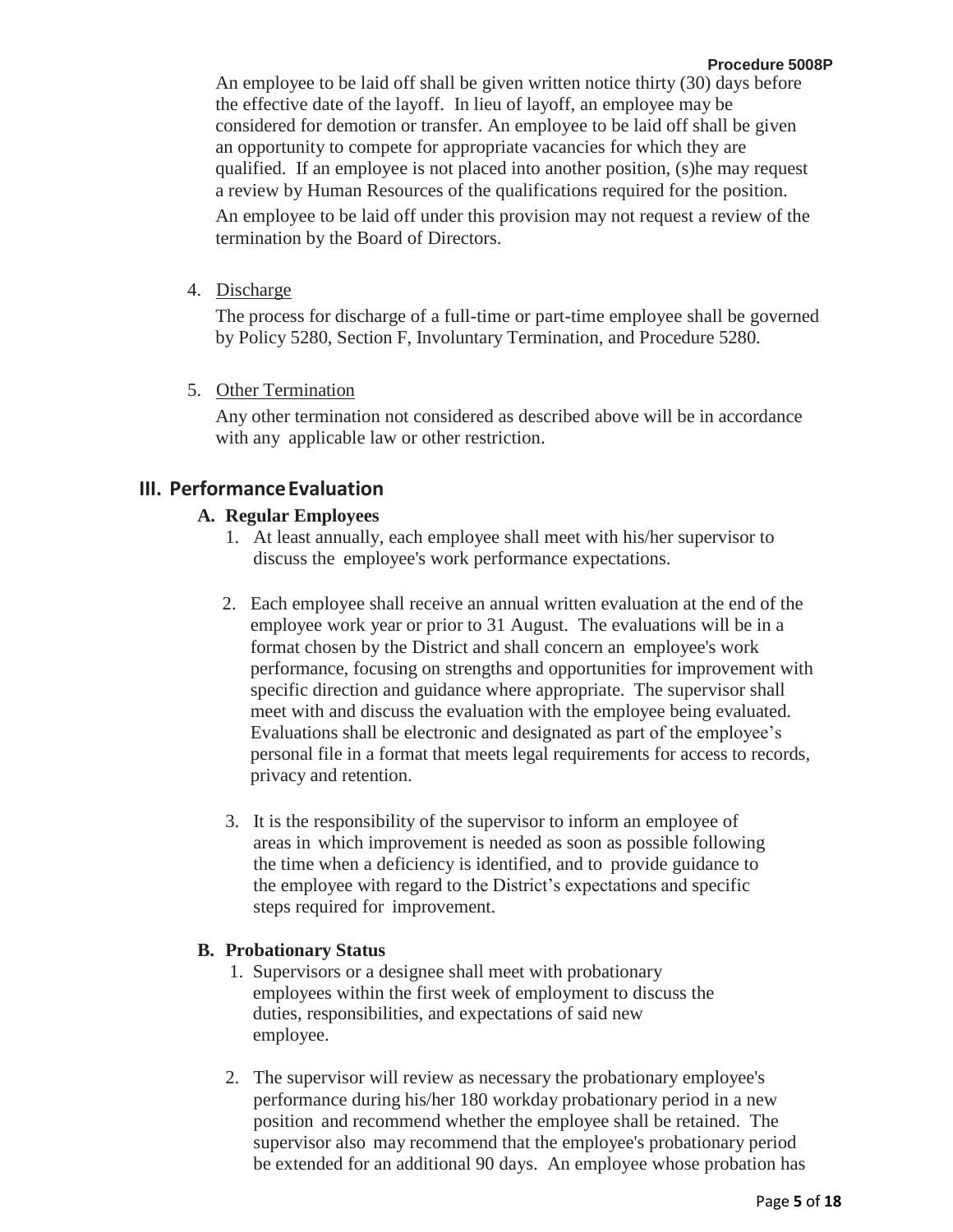been extended shall have his/her salary remain at 95% during the remainder of the extended probationary period. The employee shall have his salary adjusted to 100% on the completion of the  $6<sup>th</sup>$  month of employment.

3. An essential aspect of supervision is that the employee will be informed of deficiencies as soon as possible following when such deficiencies are identified and provided with guidance regarding the District's expectations and specific steps needed for improvement.

### **IV. Grievance Resolution**

Whenever possible, an employee should first attempt to address a grievance or concern informally with the employee's supervisor and provide the supervisor an opportunity to remedy the situation.

### **A. Step One**

If the grievance or concern cannot be resolved to the employee's satisfaction through the informal process or the employee does not believe the informal process is appropriate given the nature of the concern, the employee may proceed to a Step One grievance. Within twenty (20) calendar days of the time an employee knew or should have known of the incident or event giving rise to the grievance, the grievant will submit the grievance in writing to his/her immediate supervisor. This written grievance shall include:

- 1. The nature of the grievance;
- 2. Identification of the policy(ies)/procedure(s) that allegedly has/have been misinterpreted or misapplied, if any; and
- 3. The recommended solution to the grievance.

A copy of the grievance shall also be sent to the appropriate Human Resources administrator. The supervisor shall meet with the employee in an effort to resolve the grievance. Within twenty (20) calendar days after receipt of the grievance, the supervisor shall communicate a written response to the grievant. If additional time is reasonably required to appropriately investigate a grievance or concern, the supervisor may notify the grievant that an additional ten (10) calendar days is required to respond to the grievant and the reason for doing so.

### **B. Step Two**

If the grievant is not satisfied with the resolution at Step One or the supervisor fails to respond within the time periods stated above, the grievant may, within ten (10) calendar days after receipt of the written response from Step One or within ten (10) calendar days from the final day in which such a written response was due, submit the grievance to the division assistant superintendent for action or referral. The assistant superintendent or the assistant superintendent's designee shall meet with the grievant in an effort to resolve the grievance. If the immediate supervisor is an assistant superintendent, the Superintendent of the District or a designee will meet with the employee. Within twenty (20) calendar days after receipt of the grievance the superintendent-level administrator shall communicate a written response to the grievant. The Step Two response shall be final and there shall be no further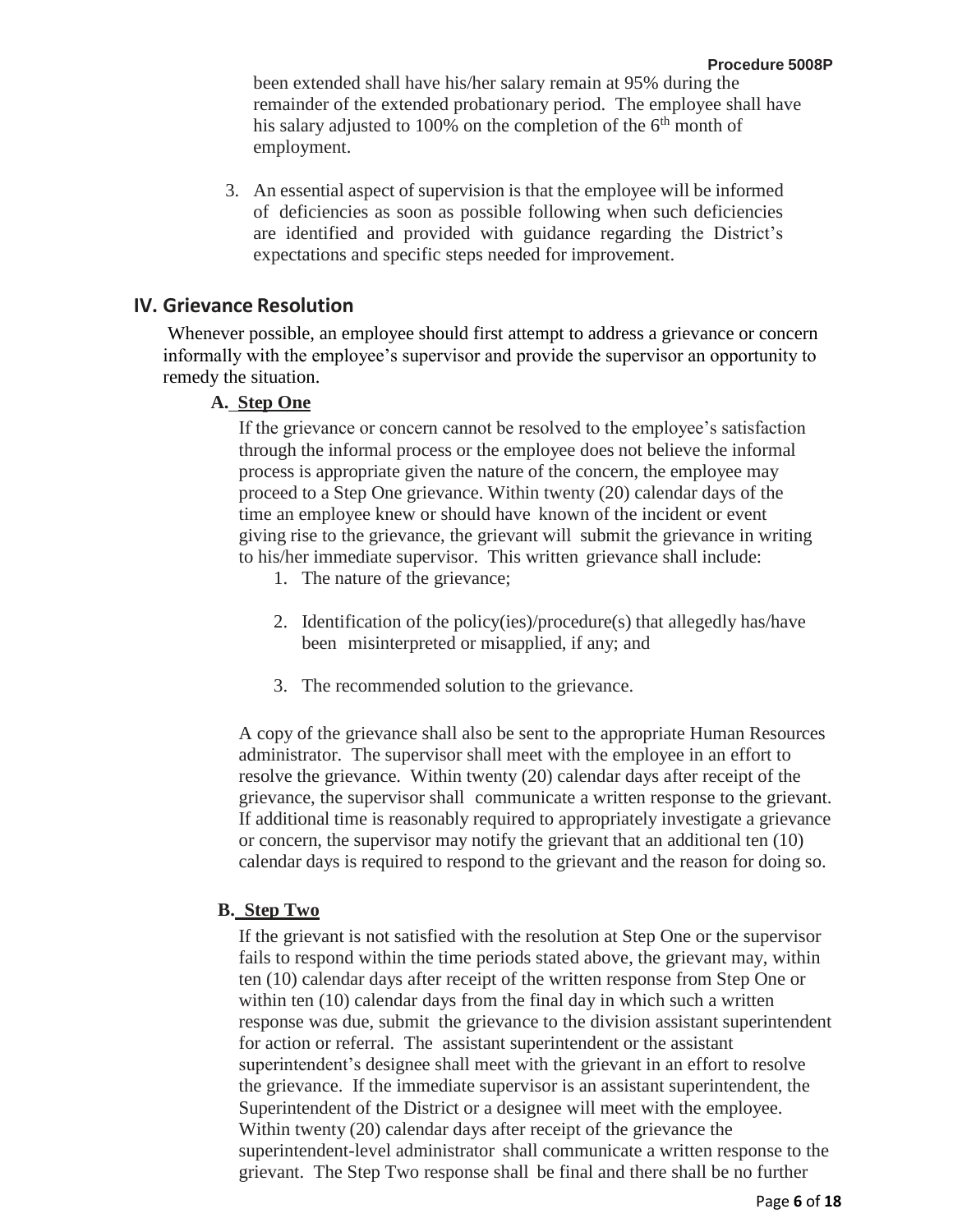## **V. CTSA Vacation and Holiday Pay**

### **Implementation**

.

Full-year employees and any employee entering the CTSA group after the approval of this procedure by the Board will be paid as described herein.

### **Group I - Full-Year Assignments**

Employees who work full-year assignments will be paid for work days, vacation days, and holidays based on the following schedule:

| Non-exempt              | Vacation    |          |
|-------------------------|-------------|----------|
| <b>Years of Service</b> | <b>Days</b> | Holidays |
| 1 thru $5$              | $14*$       | $13*$    |
| 6 thru 9                | 18          | 13       |
| Over 10                 | 22          | 13       |
| Exempt                  | Vacation    |          |
| <b>Years of Service</b> | <b>Days</b> | Holidays |
| 1 thru $5$              | $20*$       | $13*$    |
| 6 thru 9                | 25          | 13       |
| Over 10                 | 30          | 13       |

\*Used to calculate premium percentages for less than full-year CTSA staff.

Employees who work full-year assignments may carry forward unused vacation time from year to year to a maximum of 352 hours as of the timecard cut-off date for the September payroll. All employees who are separating from employment may cash out a maximum of two-hundred forty (240) hours of accrued vacation.

Annual vacation hours are determined by multiplying the identified number of vacation days from the appropriate classification (Exempt/Non-exempt) and years of service level by the employee assigned hours per day. Vacation hours are accrued monthly on the basis of 1/12th of the annual hours.

Time sheets are required to record vacation used. Full-year employees may accumulate vacation as provided above.

### **Group II**

Employees who work less than full-year assignments but equal to or more than 1,500 assigned work hours for non-exempt employees and equal to or more than 1,460 work hours for exempt employees are included in Group II.

Added pay for holidays and vacation will be calculated as a premium percent based solely on 1 thru 5 years of experience ratios for full-year employees; that is, employees in Group II will not receive additional holiday and vacation pay for years

of service beyond four years.

Non-Exempt Employee Percent Vacation days  $(14)$  + holidays  $(13)$  = 11.5385%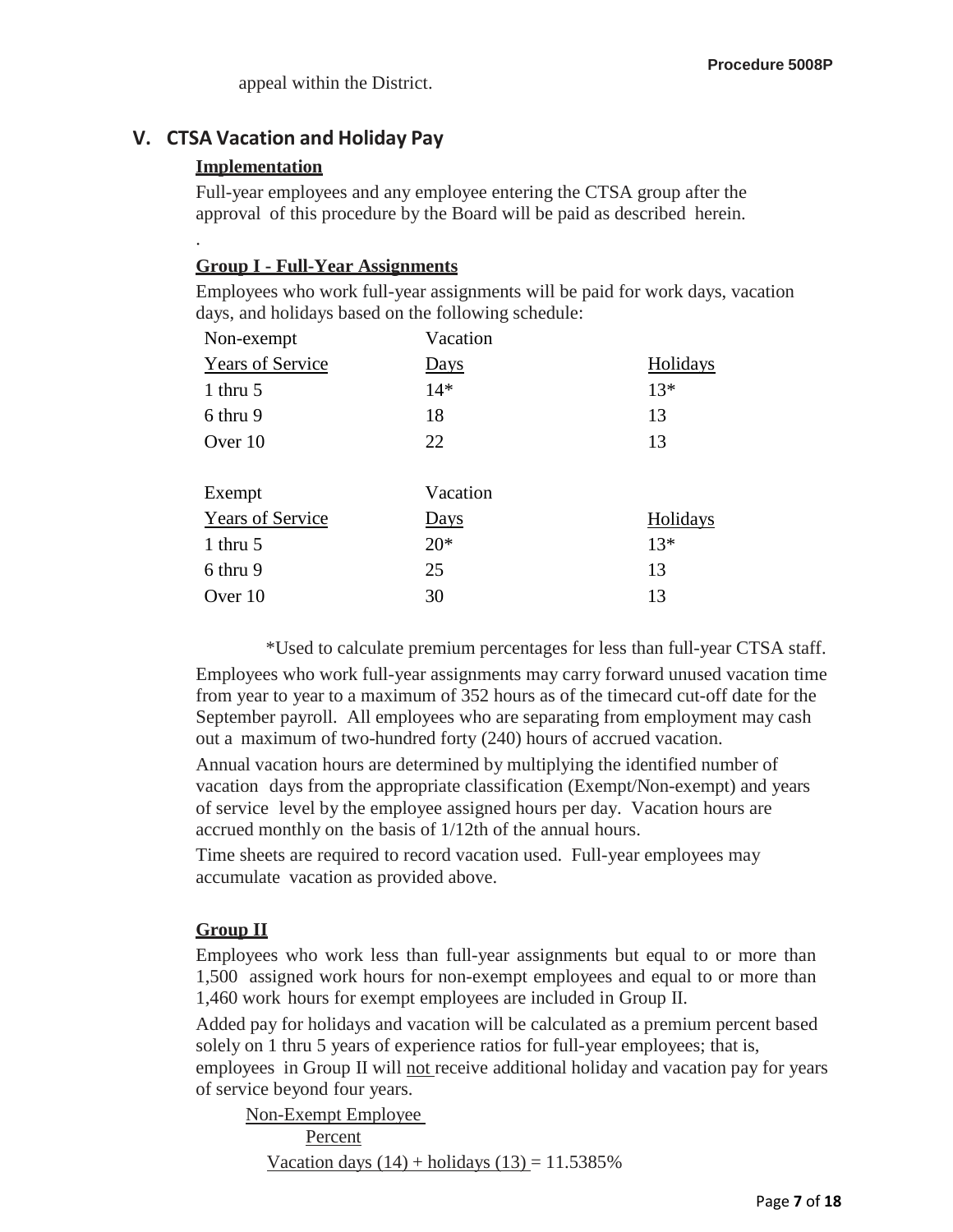# work days (234) Exempt Employee Percent Vacation days  $(20)$  + holidays  $(13) = 14.4737\%$ work days (228)

No vacation will accumulate and no vacation absence time sheets will be required.

## **Group III**

Less than full-year non-exempt employees who have less than 1,500 assigned work hours and exempt employees who have less than 1,460 work hours will be included in Group III.

Added pay for holidays only will be calculated as a premium percent based solely on 1 thru 5 years of experience ratio for full-year employees:

```
Non-Exempt Employee
Percent Holidays (13) =
      5.5556%
  work days
(234) Exempt
Employee Percent
  Holidays (13) =
    5.7018% work 
    days
    (228)
```
### **Vacation Buy Back**

Each CTSA employee may cash out up to three (3) vacation days annually at per diem. All requests for cashing out days must be submitted to payroll no later than June 15 of each year.

## **VI. Leaves**

### **A. Leave of Absence**

A leave of absence for a period not to exceed one year may be granted by the Board of Directors to an employee subject to such terms and conditions as the Board shall determine. Such terms and conditions will include a stipulation as to whether the employee shall be guaranteed a position upon return from leave and shall be embodied in writing and signed by the employee and the Superintendent prior to the granting of a leave.

Leave of absence will be granted by the Board only upon receipt of a statement from the employee's immediate supervisor and the Superintendent that the requested leave is in the best interest of the District and that a qualified replacement is available.

## **B. Bereavement Leave**

1. The District will allow up to five (5) days of paid bereavement leave in the case of the death of an employee's family member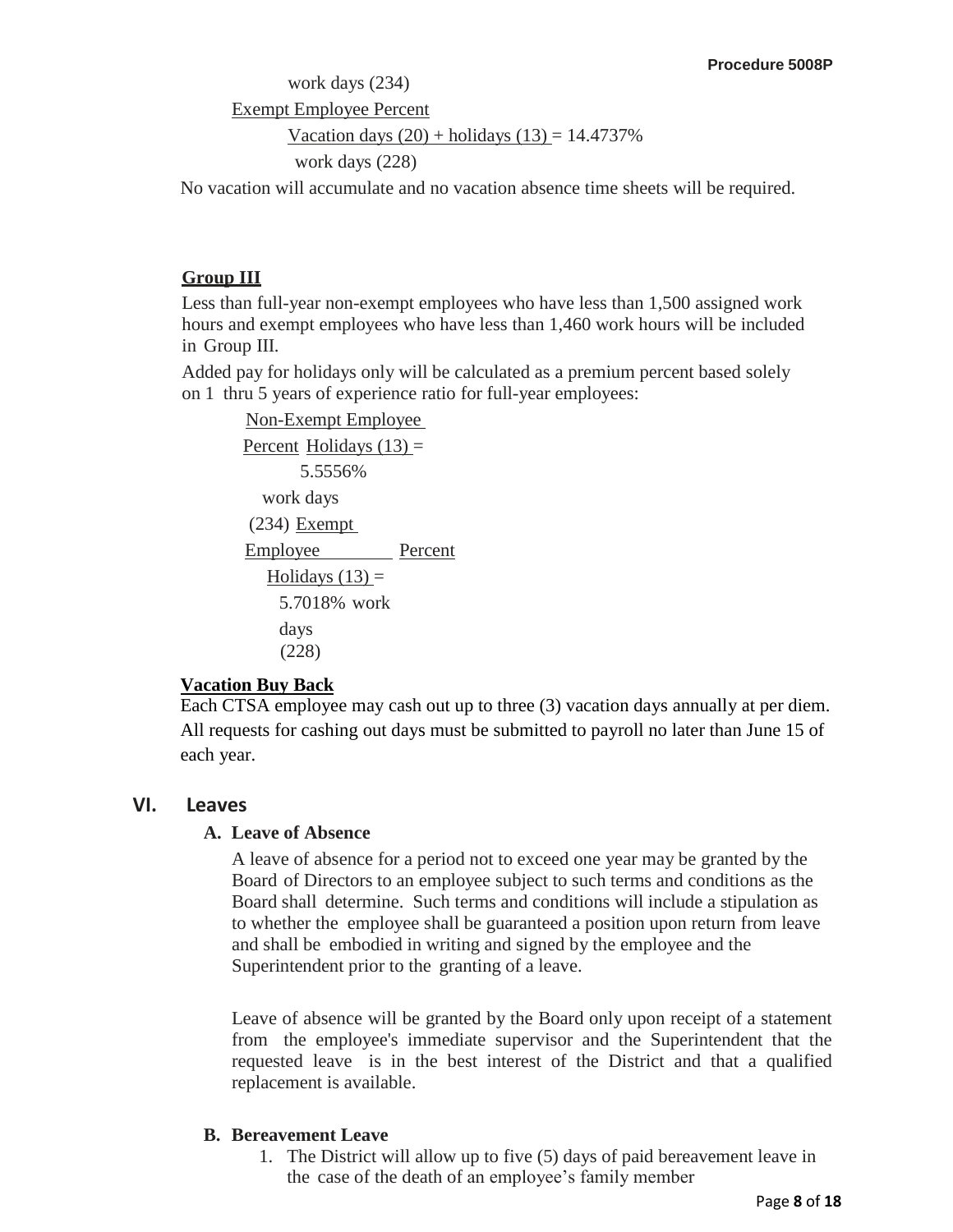- 2. The District will allow up to one (1) day of paid bereavement leave for the death of an employee's non-family member.
- 3. In situations where serious personal problems that may impact an employee's performance or prevent the employee from performing required duties of the position occur as a result of bereavement, the employee may be granted an extended leave of absence without pay upon approval by the Superintendent of Schools. Such leave shall not exceed ninety (90) days and shall provide for the same employee benefits stated in Leaves of Absence policy.
- 4. Bereavement leave shall not accumulate and shall not be deducted from the employee's illness, injury, and emergency leave account.

#### **C. Leave for Civic Duty**

An employee may be granted a leave of absence for jury duty or to serve as a witness at trials and shall be paid his/her regular salary, provided the employee is not the plaintiff or defendant in an action. For employees working less than a forty (40) hour week, the deduction shall be prorated according to hours worked. On any day that an employee is released from jury duty or a witness by the court and four or more hours of the employee's scheduled workday remain, the employee is to immediately inform his or her supervisor and report to work if requested to do so.

#### **D. Leave for Illness, Injury, or Emergency**

- 1. Full-time employees are authorized twelve (12) days to be used for illness, injury, or emergencies as of 1 September for the ensuing year, plus accumulated credits.
- 2. Less than full-time employees are authorized one (1) day per month of their employment period as of 1 September for the ensuing year, plus accumulated leave credits. A leave will include the number of hours the employee regularly is scheduled to work per day.
- 3. Such leave may be accumulated from year to year to the maximum allowed by law.
- 4. Unused leave credits will be compensated for in accordance to applicable law.
- 5. Unused leave credits shall be transferred to, or received from, other school districts in the state of Washington in accordance to applicable law.

#### **E. Use of Leave for Illness or Injury**

1. Illness or disability shall be reported at the beginning of any period of leave to the District by the employee or a person acting for him/her. Disabilities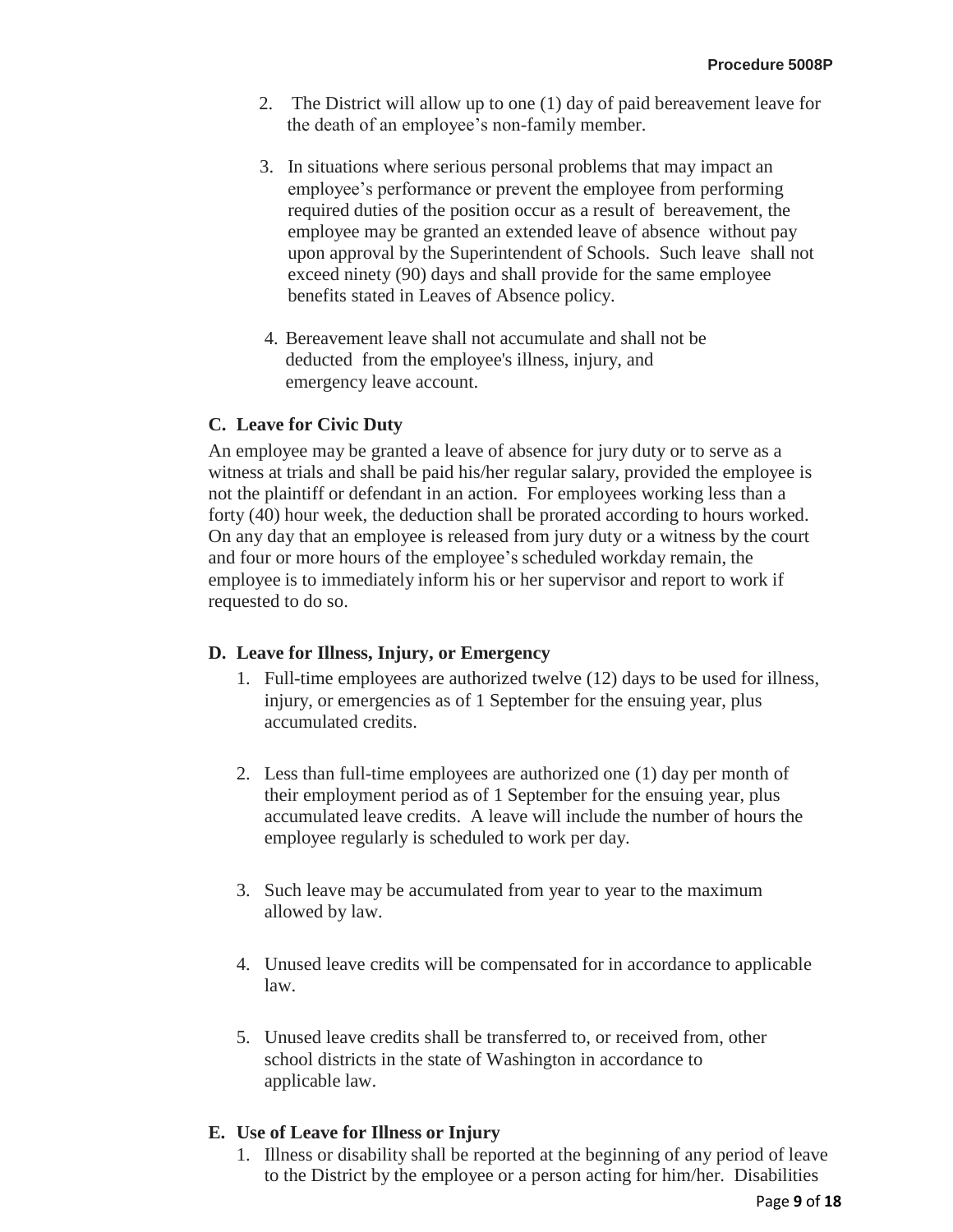caused or contributed to by pregnancy, miscarriage, abortion, childbirth, and recovery therefrom are, for all job-related purpose, temporary disabilities. A physician's certificate of illness or injury may be required for approval of leave for illness or injury after two (2) consecutive work days of absence. In the event the District has reason to believe an absent employee is not ill or injured, a physician's statement may be required for any absence. The employee will be notified prior to his/her return that a physician's certificate is necessary. A written statement also may be requested from a regularly licensed physician which indicates the last day of physical disability. Payments to employees suffering illness or injury compensable under industrial insurance provisions shall be reduced by the amount of money received by the employees from industrial insurance payments. Employees shall be allowed leave for illness or injury up to the amount of their earned credits under the following conditions:

- a. During an illness or injury which has incapacitated the employee from performing his/her duties.
- b. During the infectious period following the exposure of an employee to a contagious disease during which his/her attendance on duty would jeopardize the health of fellow employees or the public.
- c. For the purpose of medical, dental, or optical appointments, if arranged in advance with the immediate supervisor.
- d. In accordance with the Family Care Act, an employee may use any earned illness and/or vacation leave for the purpose of caring for the following family members: (a) an employee's minor child (under the age of 18) who has a health condition that requires treatment or supervision; (b) an employee's adult child (eighteen years of age or older) who is incapable of self-care because of a mental or physical disability; or (c) an employee's spouse, parent, parent-in-law, or grandparent who has a serious health condition or an emergency condition.

### **F. Use of Leave for an Emergency**

- 1. Leave may be used for emergency by an employee under the following general conditions:
	- a. The problem must have been suddenly precipitated and must be of such a nature that preplanning was not possible or that preplanning could not relieve the necessity for the employee's absence.
	- b. The problem cannot be one of minor importance or mere convenience but must be serious.
- 2. Leave for emergency may be used up to the amount of leave accumulated by the employee so long as conditions a) and b) exist.
- 3. Written application for consideration for emergency leave will be by using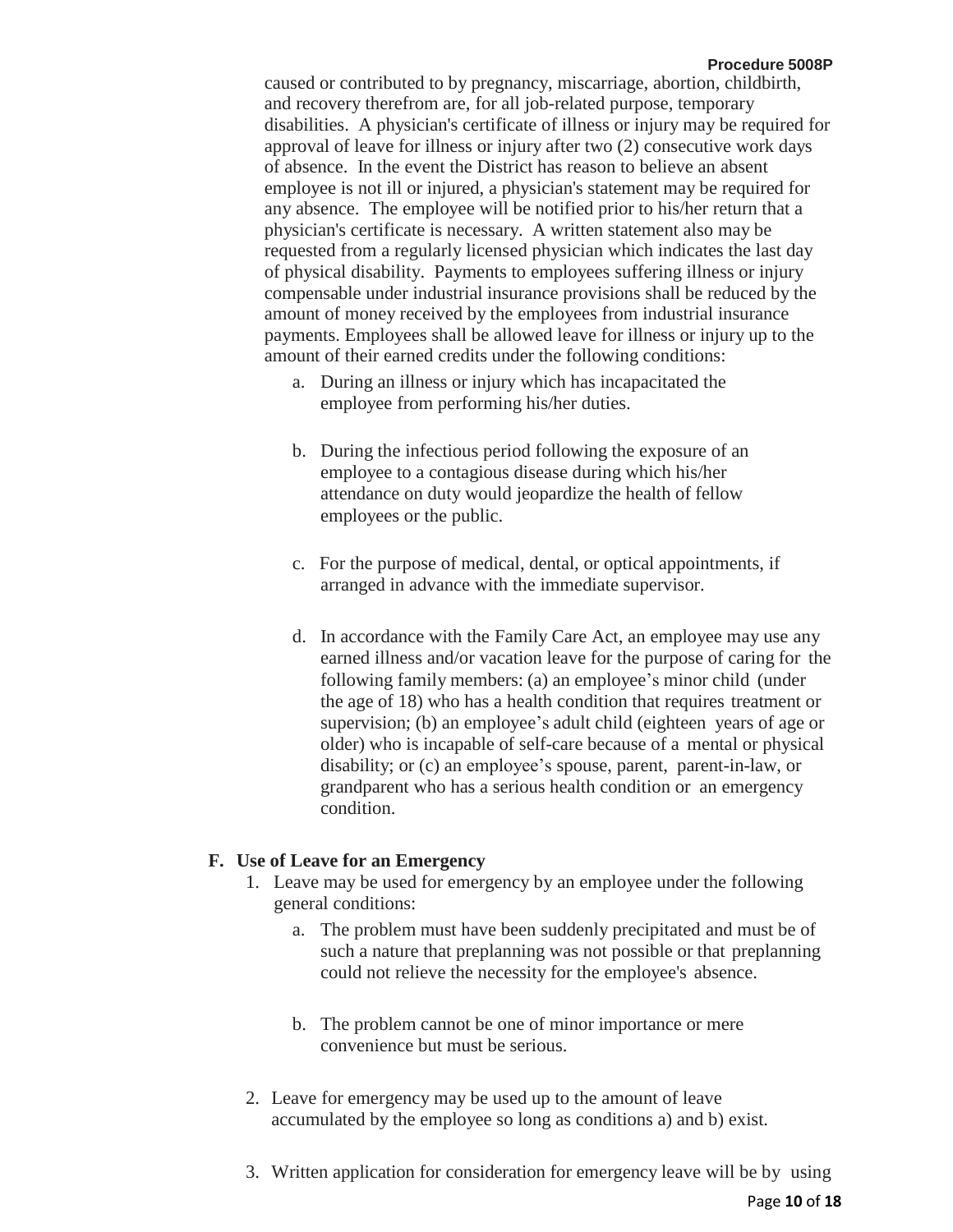the form made available in the schools and departments and submitting such form to the Human Resources Department within five (5) days of the absence. The decision regarding whether the leave will be considered as emergency leave will be transmitted to the employee within fifteen (15) days of the receipt of the request. During the period prior to a decision being made, no deduction from pay will occur.

4. An employee who is unable to work because of personal illness, injury, or quarantine and who has exhausted all sick leave benefits shall be granted a leave of absence without pay with continued District health insurance contribution until the expiration of his/her current assignment.

**G.** Employees will be allowed up to two (2) days per year of personal leave. This leave will come from the employee's sick leave. This leave may be used for personal matters that may include legal or business matters that cannot be attended to during a weekend or holiday.

#### **H. Leave - Religious Purposes**

- 1. Employees will be granted up to two (2) days of unpaid leave per school year for a reason of faith or conscience or an organized activity conducted under the auspices of a religious denomination, church, or religious organization. The District will allow this leave in conformity with state law unless the employee's absence would impose an undue hardship on the District or the employee presence is necessary to maintain public safety. "Undue hardship" is defined under RCW [43.41.109.](http://app.leg.wa.gov/RCW/default.aspx?cite=43.41.109)
- 2. An employee desiring to take this leave must consult with the District regarding the days selected for such leave and indicate on the written request for leave which of the following three options he/she wishes to exercise in connection with this leave.
	- a. A deduction in salary will be made from the employee's pay; or
	- b. With supervisory approval, the employee may make up each day missed by working under the supervision of his/her immediate supervisor at a mutually agreeable time; or

#### **VII. Salary & Compensation Administration for All Classified Employees**

#### **A. Administration**

The Human Resources Department shall be responsible for the interpretation and Administration of these procedures. The Human Resources Department shall devise such detailed procedures and forms and shall maintain such records as are deemed necessary and appropriate to carry out the aims of the classified personnel program of the District as defined by Board policies and these procedures. All procedures shall be carried out in a timely manner.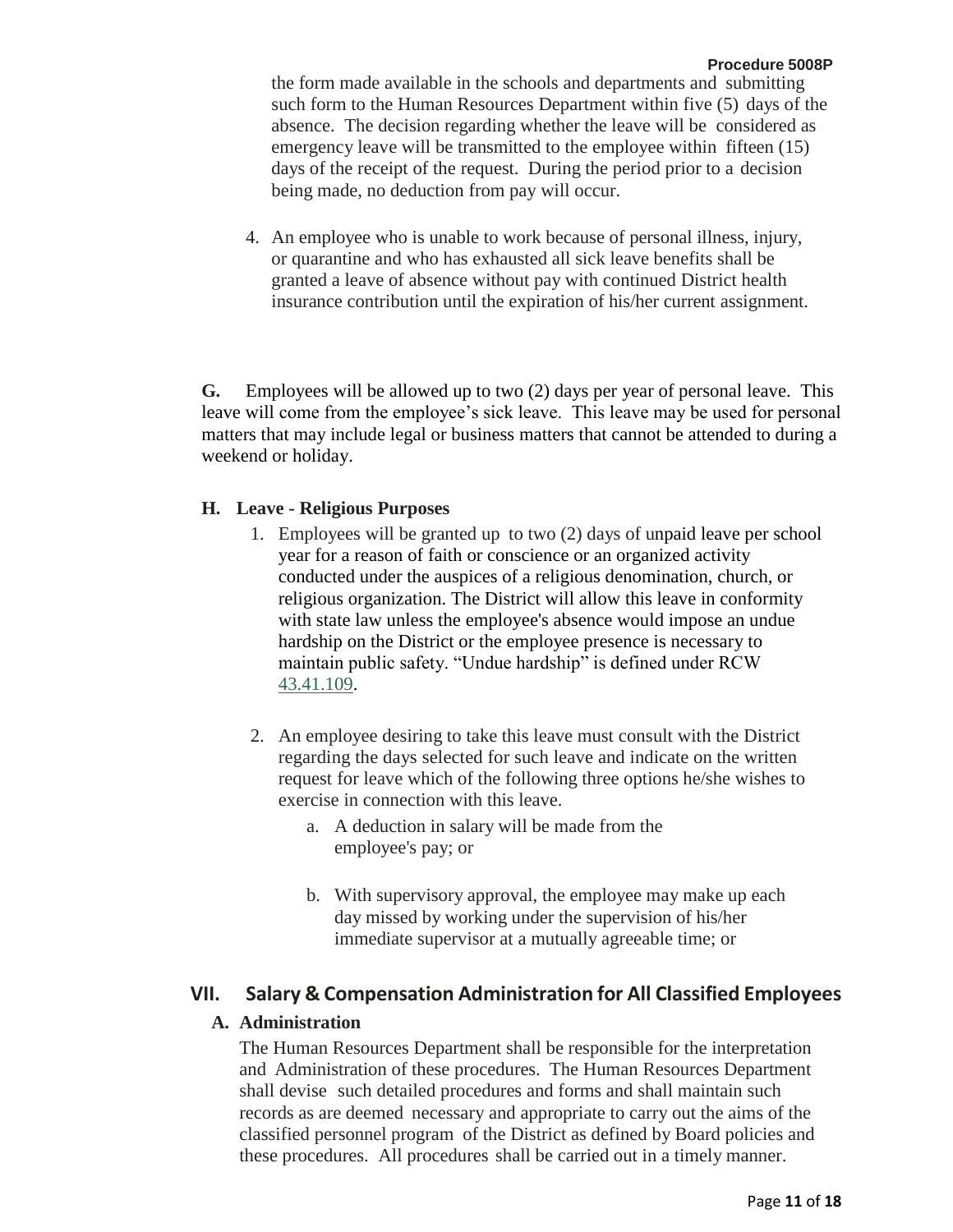#### **B. Job Classification**

- 1. Definitions
	- a. Class or Job Family a group of positions similar enough in nature of duties, responsibilities, and qualifications to warrant the same title and the same treatment for recruitment, selection, layoffs and salary range assignment. (Examples: Administrative Support, Technology, Maintenance).
	- b. Class Specification a formal description of a class which includes examples of work and typical duties, qualifications needed to perform the work at entry, and other factors, which distinguish how one class differs from another.
	- c. Job Evaluation Plan a system of identifying and describing the different kinds and levels of work, placing similar positions together in classes, and determining the hierarchical relationship of these classes.
	- d. Position a set of duties and responsibilities assigned to one individual. (Example: High School Office Manager)
	- e. Position or Job Description an informal, detailed description of a particular position, often prepared by the employee or supervisor.
	- f. Reclassification assignment of a position from one class or salary range to another class, usually because of a substantial change in duties. Upward reclassifications are called upgrades; downward reclassifications are called downgrades.
	- g. Reorganization a significant change in an organizational structure that results in the need to reclassify positions. If, as a result of such reorganization, a position's duties and responsibilities are 50% or more different from before the reorganization, the old position will be eliminated and a new position created.
	- h. Salary Placement an individual employee's placement within the salary range assigned to his or her class, which determines the actual salary earned.
	- i. Salary Range the minimum and maximum dollar amount to be paid to a group of equivalent classes. The current CTSA salary range has a probationary wage at 95% and regular wage at 100%.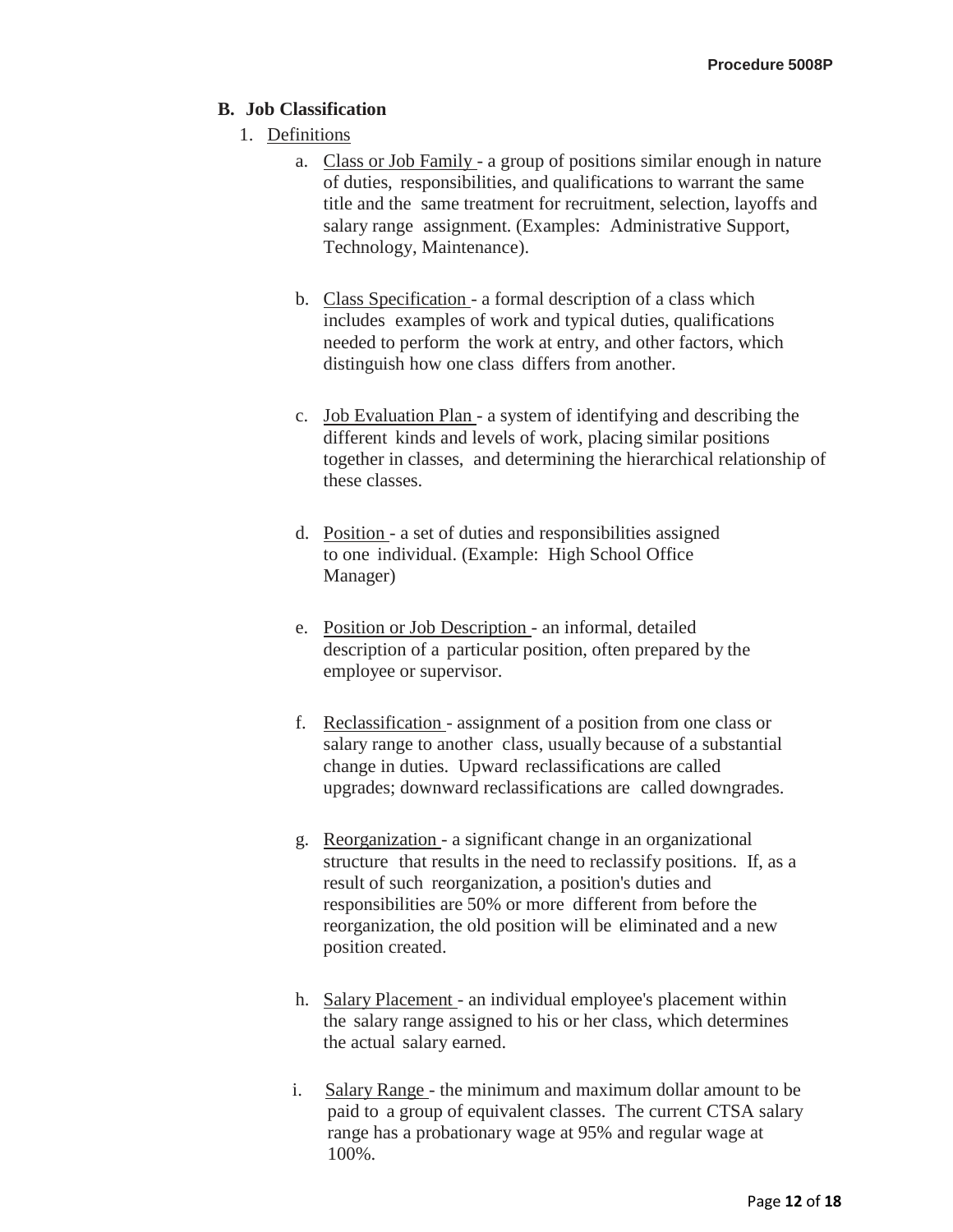- 2. Position Review Procedure
	- a. The Human Resources Department shall be responsible for reviewing and classifying positions and for preparing and authorizing salary placement and class or job family.
	- b. A review of a position, or a class of positions, will occur whenever a new position is created, a position has undergone substantive change, or whenever the appropriate Human Resources administrator deems a review advisable. A position may not be advertised or filled until the position review is completed by Human Resources.
	- c. A supervisor and/or an employee may request a review of a position, update of a class specification or job family, or reorganization of position duties by completing a "Request for Position Review," for each affected position. A position will be reviewed if a substantive change has been made or if the position has not been reviewed for at least one year and changes have been made.
	- d. If a position is reclassified, the effective date of the reclassification will be the date the initiator signs the Request for Position Review to begin the review process. If there are special circumstances, which have affected the filing date, an appeal may be made by the employee and supervisor to the Human Resources Department asking for reconsideration of the effective date. However, in no circumstance will retroactive pay be more than one year.
	- e. The Human Resources Department analysis and evaluation will be based upon factors such as:
		- 1. Assigned duties and responsibilities
		- 2. Minimum qualifications to perform work at entry
		- 3. Knowledge, skill and abilities to perform work at entry
		- 4. Working conditions
		- 5. Complexity
		- 6. Independence
		- 7. Amount and type of supervision
		- 8. Authority
		- 9. Type and purpose of contacts
		- 10. Other factors that may apply
- f. The appropriate Human Resources administrator shall report the results of the review of a position to the Administrator with budget responsibility for the position(s) and shall notify the immediate supervisor and the affected employee of such results. The reclassification of a position within the Human Resources Department shall be approved by a Deputy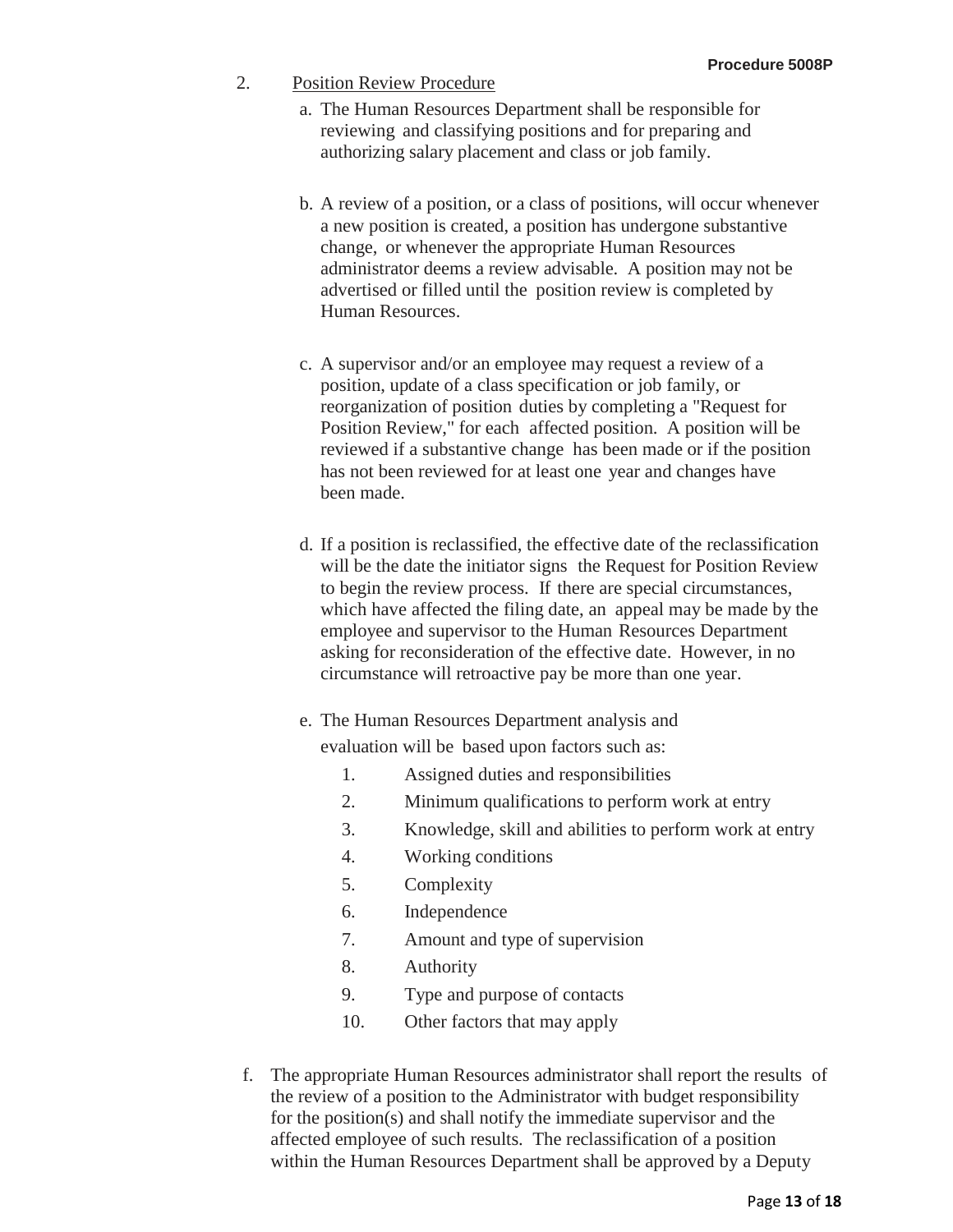Superintendent to avoid the perception of conflict of interest.

- g. Positions that are reclassified as a result of a position review shall be approved by the Board of Directors as a personnel action item.
- 3. Reorganizations
	- a. The Human Resources Department shall be responsible for classifying positions changed or created by reorganization before such reorganization is implemented.
	- b. Requests for Position Review resulting from reorganization proposals shall be processed by the Human Resources Department upon approval of the reorganization by the Executive Team.

c. Any approved reorganization that results in a position that is reclassified to a higher rate of pay shall have a specific date designated as the beginning date for the work associated with the position and the commensurate salary prior to implementing the change.

#### 4. Rights to Reclassified Position

- a. Whenever the title of a class or the salary range assigned to a class is changed without a change in duties or responsibilities, the incumbent(s) shall remain in the position(s).
- b. Whenever a position is reclassified from one class to a higher class because of a gradual accretion of duties and responsibilities, the incumbent shall remain in the position provided that he/she meets the minimum qualifications for the higher position and successfully performs the duties and responsibilities of the position.
- c. Whenever a position is eliminated and a new position created because of reorganization, or for any other reason not addressed in (4a) and (4b) above, the position will be advertised and filled through a competitive selection process. If the former incumbent is not selected, he/she will be on layoff, as governed by (4e) below.
- d. Whenever a position is reclassified from one class to a lower class, the employee may opt to remain in the position or may accept a layoff as governed by (4e) below.
- e. Whenever an incumbent is laid off due to reclassification from (4c) or (4 d) above, he/she will be interviewed by the Human Resources Department to determine alternate skills and abilities to qualify the employee for other District positions which might be open. Consideration will be given to such employees for equivalent vacant positions for one year from date of layoff.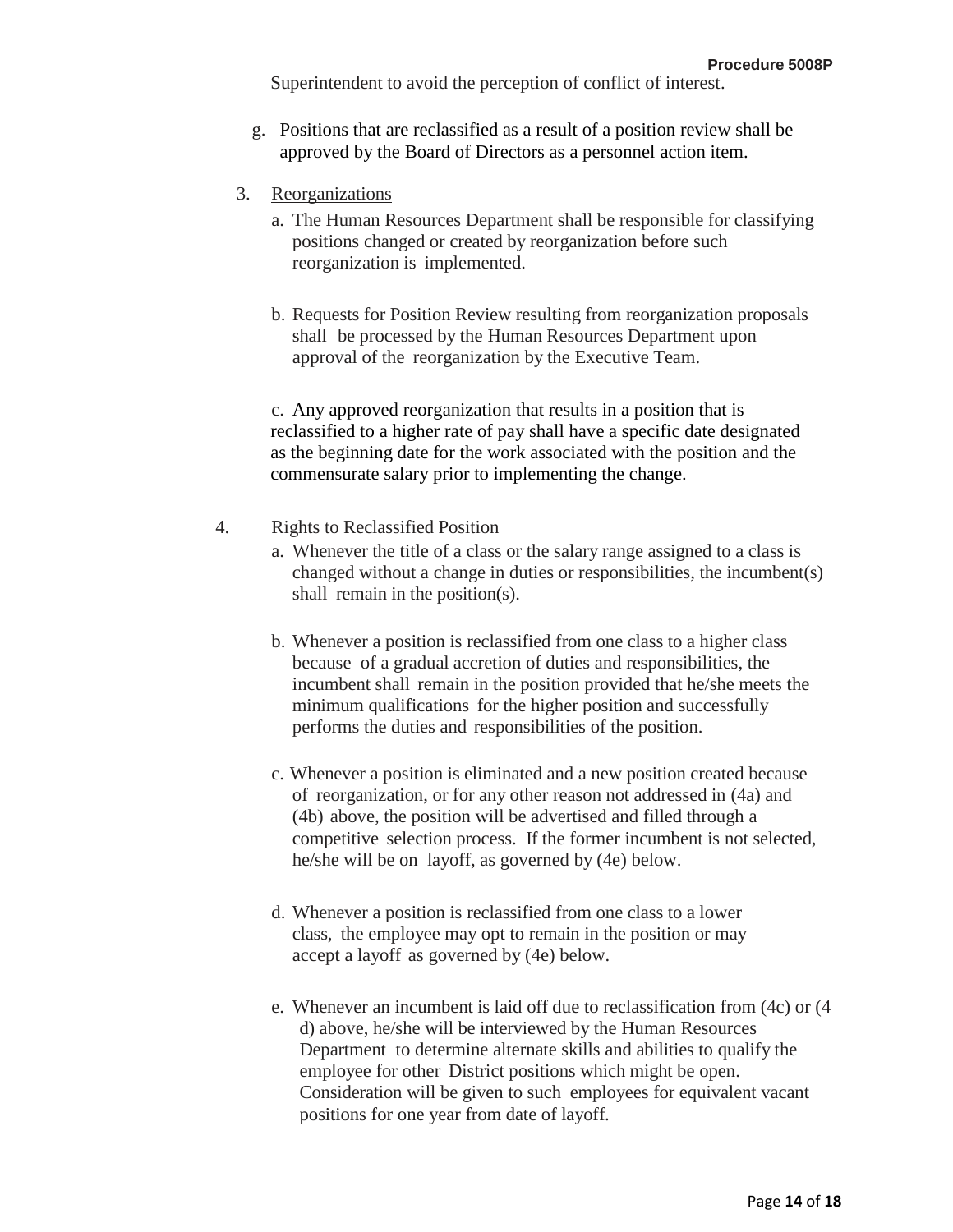- 5. Appeal Process
	- a. When a classification decision has been made and the affected employee and/or supervisor disagrees with the decision, he/she may request, within ten days of receipt of the decision, an appeal conference by submitting a "Request for Position Review" to the Human Resources Department.
	- b. Upon receipt of the appeal request, an appeal conference will be scheduled. The employee and/or supervisor may attend. The appeal board is comprised of the Assistant Superintendent of Human Resources, Director of Employee Relations, a representative selected by the CTSA Welfare Committee, and an administrative designee from a different department than the employee requesting the appeal.
	- c. The appeal conference shall be conducted as a fact-finding session to learn position considerations that may have been misunderstood in the original decision. Following the conference, the appeal board shall deliberate in private. The decision shall be communicated no later than ten (10) business days from the conclusion of the appeals conference. Such decision shall be final.

## **C. Salaries and Wages**

- 1. Starting Salary
	- a. Employees new to the CTSA unit shall be placed by the Human Resources Department on the salary schedule in the salary range assigned to the class. The new CTSA employee will be placed at the 95% step and upon successful completion of the 180 calendar day probationary period, shall be moved to the 100% step.
	- b. Current District employees promoted from outside of CTSA shall be placed at 100% if their 95% salary is less than the salary in their prior position.
- 2. Salary Changes
	- a. Employees promoted within the CTSA group from one class to a higher class shall be placed at the 100% step provided they have completed the initial probationary period.
	- b. Employees transferred from one class to another in the same salary range shall be placed at the same salary rate as previously held, resulting in no change in salary.
	- c. Employees moved from one class to another class in a lower salary range through a bumping process shall be frozen at their current salary for a period of time not to exceed one year, if his/her present salary is above the top step of the lower salary range. After a year, the employee shall be placed at a salary rate within the lower range.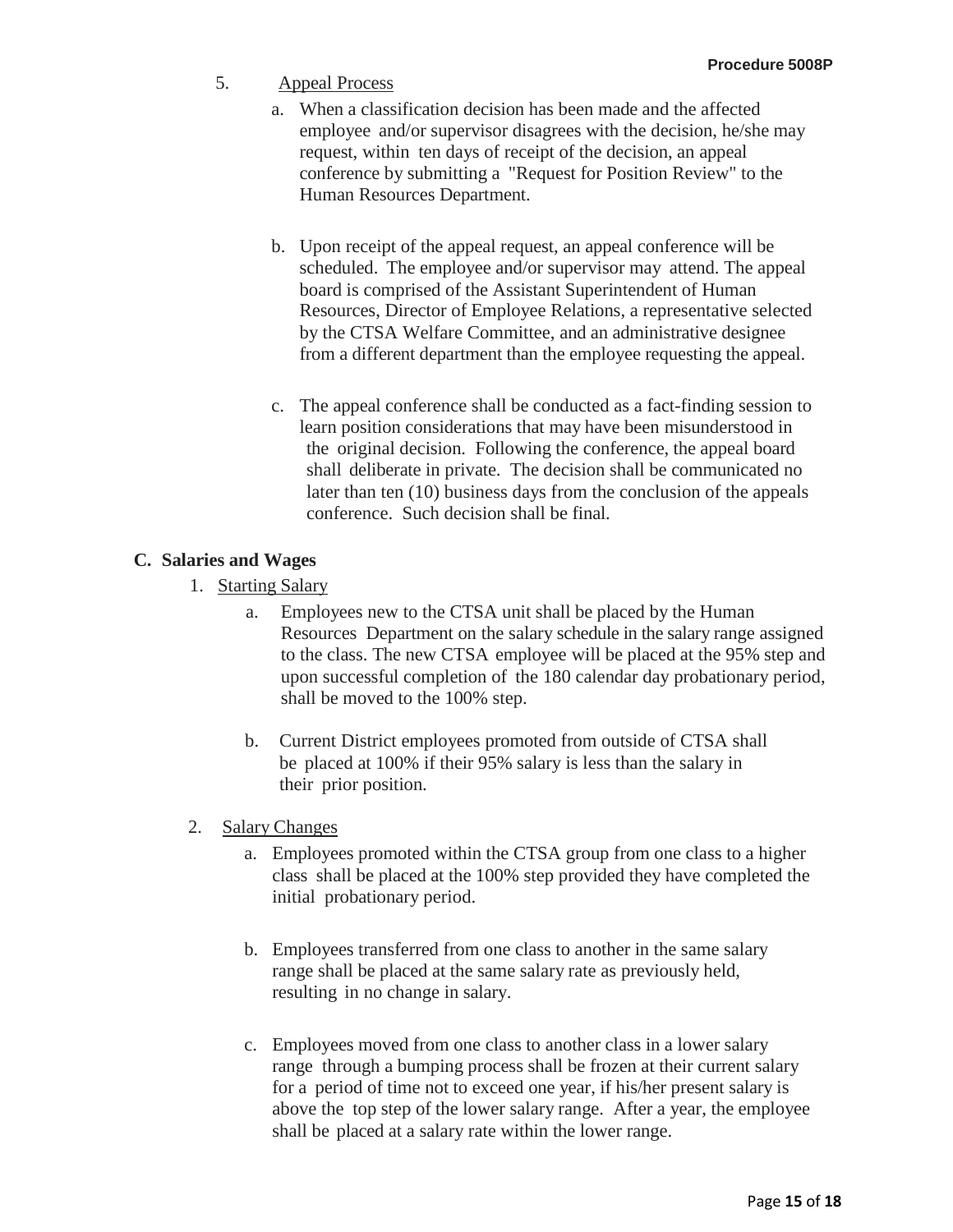- d. Employees in positions reclassified from one class to a higher class shall be placed as on promotion in (2a) above.
- e. An employee reclassified from one class to a lower class who opts to remain in the position as in (4d) above shall be frozen at his/her present salary if such salary is above the top step of the lower salary range, until the frozen salary falls within the assigned range. If the present salary falls within the lower range, the employee will be placed at the identical rate in the lower range.
- f. Employees accepting a voluntary reduction to a lower salary range shall be placed at the same step in the range from which being reduced, provided that, should the voluntary reduction occur within six months of promotion to a higher class, the employee shall return to the salary rate held before promotion.
- g. Employees demoted for cause shall be placed as in (2f). Employees returning from layoff to the same salary range from which layoff occurred shall be placed at the same step as previously held. Employees returning from layoff to a lower salary range from which layoff occurred shall receive the same rate as before layoff, provided that, should such rate exceed the top step of the lower salary range, it shall be frozen for a period of time not to exceed one year. After a year, the employee shall be placed in the lower range at a step closest to the current salary.
- 3. Stipends

In the event the Superintendent determines that it is appropriate, stipends may be awarded to an individual CTSA employee assigned to an extraordinary responsibility.

4. Per Diem

Salary per diem for CTSA employees will be calculated based on the reduction of holidays and vacations days from the full 12 month work year.

#### 5. Exempt and Non-Exempt Positions

Positions designated as covered under the Fair Labor Standards Act (positions paid on an hour basis for up to 40 hours per week) are eligible for overtime to be paid at the rate of one and one half (1.5) times the regular hourly rate.

For a regular work week consisting of five work days, all hours worked over forty (40) hours are to be compensated at the overtime rate.

For any work week with a District designated paid holiday or holidays, all hours worked and combined with paid holidays that exceed forty (40) hours are to be compensated at the overtime rate.

For any work week that includes an employee absence covered by paid sick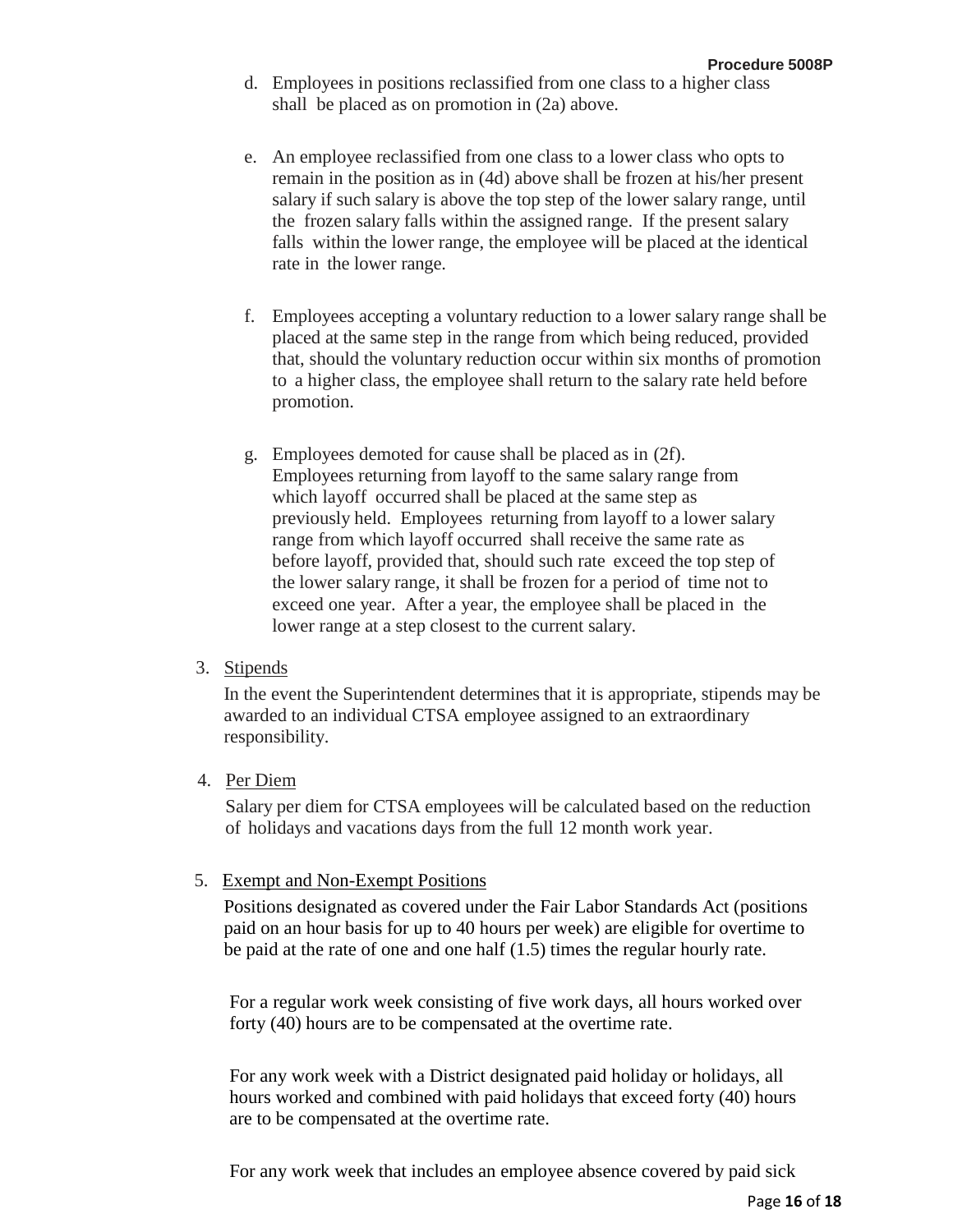All overtime or time worked above the employee's budgeted position hours need to be preapproved by the employee's supervisor.

## **D. Insurance**

1. Health

Each employee assigned twenty (20) hours or more per week shall be eligible to receive health insurance benefits in the amount pursuant to and consistent with the amount adopted by the Board of Directors.

## 2. Dental and Vision

The District will make available a dental and vision plan for all eligible employees assigned twenty (20) hours or more per week.

3. Other

The District will provide insurance to cover each CTSA employee for disability, \$50,000 term life insurance and \$50,000 accidental death coverage. Employees may purchase additional life insurance through payroll deduction.

## **E. Retirement System Participation**

All eligible employees will be covered by the appropriate retirement system as required by law.

## **F. Deductions**

The District shall deduct from an employee's salary and make appropriate remittance for insurance plans, medical plans, retirement plans, tax sheltered annuities, credit union, or any other plans or programs approved by the District upon receipt of written authorization from the employee.

# **VII. Professional Development**

# **A. Funds**

The District shall provide each CTSA employee working at least half-time (.5 FTE) funds to be used for professional development. Annual allocation amounts prorated by FTE shall be as follows:

| $.50 - .65$ FTE    | \$500   |
|--------------------|---------|
| .66 - .75 FTE      | \$750   |
| .76 FTE or greater | \$1,000 |

# **B. Acceptable Use of Funds**

1. Professional development funds may be used for membership in a professional organization, support for the employee's professional development, improvement